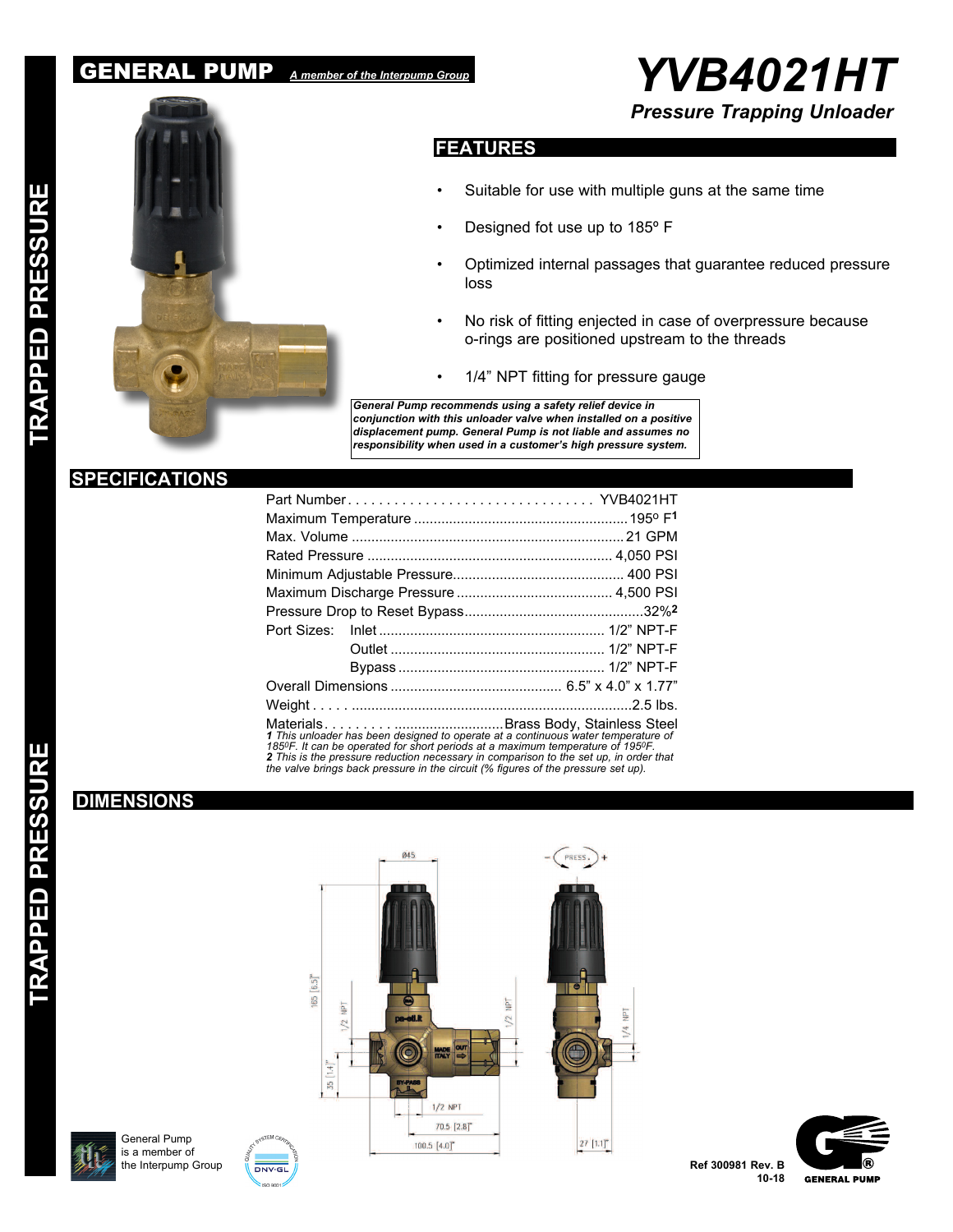# GENERAL PUMP *A member of the Interpump Group YVB4021HT*



## **PARTS LIST**



| No.             | Part No.  | <b>Description</b>       | Qty. |
|-----------------|-----------|--------------------------|------|
| $1*$            | Y10306601 | O-ring, 1.78 x 15.6      |      |
| $2^*$           | Y60180951 | Seat, 11.6 x 19 x 6, SST | 1    |
| $3*$            | Y60180851 | Shutter Pin, M8, SST     | 1    |
| 4               | Y60182231 | Spacer Ring, Brass       | 1    |
| $5*$            | Y10401075 | <b>Stem Seal</b>         | 1    |
| $6*$            | Y10317175 | O-ring                   | 1    |
| $\overline{7}$  | Y60182331 | Piston Holder, Brass     | 1    |
| 8               | Y60172831 | Ring Nut, M27 x 1, Brass | 1    |
| 9               | Y16210000 | Set Screw, M4 x 4        | 1    |
| $10*$           | Y10307201 | O-ring, 1.78 x 20.35     | 1    |
| $11*$           | Y10306801 | O-ring, 1.78 x 17.17     | 1    |
| 12 <sup>2</sup> | Y60185135 | Brass Body, 1/2" NPT     | 1    |
| $13*$           | Y10329285 | O-ring                   | 1    |

| No.     | Part No.          | <b>Description</b>                 | Qtv. |
|---------|-------------------|------------------------------------|------|
| 14      | Y60048831         | Shutter Pin, Brass & O-ring        |      |
| 15      | Y60048951         | Spring, 0.8 x 13.3 x 27, SST       | 1    |
| 16      | Y60185231         | Shutter Coupling, 1/2F, NPT, Brass | 1    |
| $17*$   | Y10307260         | O-ring, 1.78 x 21.95               | 1    |
| 18      | Y60172684         | Valve Regulating Knob              |      |
| 19      | Y60172731         | Valve Regulating Insert, Brass     | 1    |
| 20      | Y60097561         | Spring, 4.5 x 15.8 x 47            | 1    |
| 21      | Y60181331         | Spring Rest Pin, Brass             | 1    |
| 22      | Y14744310         | Ball, 11/32", SST                  | 1    |
| 23      | Y60182151         | Piston, M8, SST                    | 1    |
| $24*$   | Y10400875         | <b>Piston Seal</b>                 | 1    |
| $25*$   | Y10317175         | O-ring                             | 1    |
| $\star$ | <b>YKIT4021HT</b> | Repair Kit                         |      |

## **INSTRUCTIONS**

#### **SELECTION**

This product is to be used with clean water which can contain the addition of normal detergents. For use involving different or corrosive liquids, contact the General Pump Customer Service Department. Appropriate filtration should be installed when using water that may contain any sort of debris. Choose the valve appropriate for the system rated pressure, maximum flow rate and maximum temperature. In any case, the pressure of the machine should not exceed the permissible pressure rate imprinted on the valve.

#### **INSTALLATION**

On a system that produces hot water, this accessory must be fitted upstream of the heat generator. On a system that generates hot water, it is advisable to fit in accessories that limit the accidental increase of fluid temperature.

#### **ALWAYS INSTALL A SAFETY VALVE**

It is recommended to use a nozzle with a size that, at gun opened, allows to discharge from the valve bypass at least 5% of the flow supplied by the pump in order to obtain a constant pressure value, and an easy adjustment and to avoid troublesome pressure spikes at gun closure.

If the nozzle wears out, the working pressure decreases. To reset the pressure back to work level, it is necessary to replace the worn nozzle. When a new nozzle is fitted, re-setting of the system to its original working pressure is necessary.

> **Ref 300981 Rev. B 10-18**